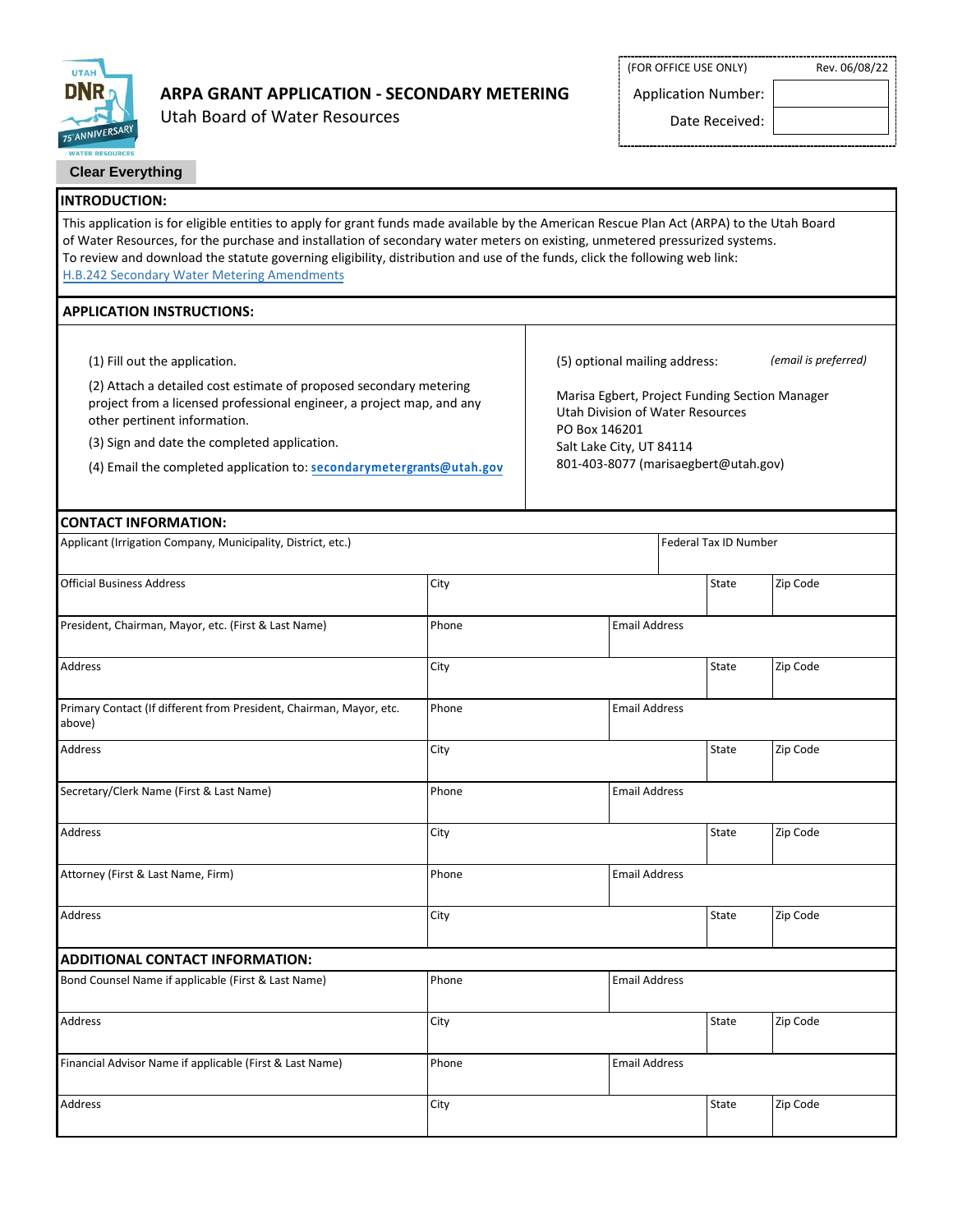| <b>PROJECT INFORMATION:</b>                                                                                                                                                                                                                                                                             |                                            |                                                                                                                                                                                                  |                                                                           |                                                                                                                                                                             |  |  |
|---------------------------------------------------------------------------------------------------------------------------------------------------------------------------------------------------------------------------------------------------------------------------------------------------------|--------------------------------------------|--------------------------------------------------------------------------------------------------------------------------------------------------------------------------------------------------|---------------------------------------------------------------------------|-----------------------------------------------------------------------------------------------------------------------------------------------------------------------------|--|--|
| County where the project is located:                                                                                                                                                                                                                                                                    | Town or city where the project is located: |                                                                                                                                                                                                  |                                                                           | When construction is expected to begin:                                                                                                                                     |  |  |
| Brief description of the project:                                                                                                                                                                                                                                                                       |                                            |                                                                                                                                                                                                  |                                                                           |                                                                                                                                                                             |  |  |
| Benefits of the project:                                                                                                                                                                                                                                                                                |                                            |                                                                                                                                                                                                  |                                                                           |                                                                                                                                                                             |  |  |
| SECONDARY WATER SYSTEM INFORMATION:                                                                                                                                                                                                                                                                     |                                            |                                                                                                                                                                                                  |                                                                           |                                                                                                                                                                             |  |  |
| Total number of secondary system connections:                                                                                                                                                                                                                                                           |                                            |                                                                                                                                                                                                  | Total number of secondary meters to be installed under this application:  |                                                                                                                                                                             |  |  |
| Average lot size (acres):                                                                                                                                                                                                                                                                               |                                            |                                                                                                                                                                                                  |                                                                           | Average irrigated surface per Lot (acres):                                                                                                                                  |  |  |
| Current average secondary water assessment (\$/month, \$/year):                                                                                                                                                                                                                                         |                                            |                                                                                                                                                                                                  |                                                                           |                                                                                                                                                                             |  |  |
| List water sources:                                                                                                                                                                                                                                                                                     |                                            |                                                                                                                                                                                                  |                                                                           |                                                                                                                                                                             |  |  |
| Amount and type of storage (million gallons (MG) or acre-feet (ACFT):                                                                                                                                                                                                                                   |                                            |                                                                                                                                                                                                  |                                                                           |                                                                                                                                                                             |  |  |
| Describe the secondary distribution system (include the type, e.g. lined or unlined canal/ditch, pipeline, etc.):                                                                                                                                                                                       |                                            |                                                                                                                                                                                                  |                                                                           |                                                                                                                                                                             |  |  |
| <b>ESTIMATED ANNUAL SECONDARY WATER USE BEFORE AND AFTER METER INSTALLATION:</b>                                                                                                                                                                                                                        |                                            |                                                                                                                                                                                                  |                                                                           |                                                                                                                                                                             |  |  |
| Estimated average water use per lot BEFORE meter installation<br>(acre-feet):                                                                                                                                                                                                                           |                                            |                                                                                                                                                                                                  | Estimated average water use per lot AFTER meter installation (acre-feet): |                                                                                                                                                                             |  |  |
| Estimated water conserved by meter installation (acre-feet):                                                                                                                                                                                                                                            |                                            |                                                                                                                                                                                                  |                                                                           |                                                                                                                                                                             |  |  |
| <b>FUTURE NEED FOR WATER:</b>                                                                                                                                                                                                                                                                           |                                            |                                                                                                                                                                                                  |                                                                           |                                                                                                                                                                             |  |  |
| what year will this next occur?                                                                                                                                                                                                                                                                         |                                            | Do you currently anticipate a future secondary water shortage? If so  If you anticipate a future water shortage, please estimate the volume of water shortage for<br>the first year (acre-feet): |                                                                           |                                                                                                                                                                             |  |  |
| Do you anticipate that water use reductions, due to the installation<br>of meters, will alleviate your anticipated future water shortages?<br>Why? With the installation of meters, as proposed, what year do<br>you anticipate a secondary water shortage and the need to develop<br>additional water? |                                            |                                                                                                                                                                                                  |                                                                           | Please describe the project timeline for purchase and installation of the meters, including the<br>date installations will begin and the date the project will be complete: |  |  |
| PROPOSED FINANCING PLAN: (See policy below)                                                                                                                                                                                                                                                             |                                            |                                                                                                                                                                                                  |                                                                           | <b>PROJECT WATER RIGHTS:</b>                                                                                                                                                |  |  |
| American Rescue Plan Act Grant<br>(Up to 70% of Total Cost)                                                                                                                                                                                                                                             |                                            |                                                                                                                                                                                                  |                                                                           | List or attach all relevant water rights numbers (may also include decrees,<br>0.00% diligence claims, change applications, and exchange applications):                     |  |  |
| <b>Applicant Funds</b><br>(4.5% to 30% of Total Cost)                                                                                                                                                                                                                                                   | \$                                         | 0.00%                                                                                                                                                                                            |                                                                           |                                                                                                                                                                             |  |  |
| Board of Water Resources Loan<br>(0% to 25.5% of Total Cost)                                                                                                                                                                                                                                            | \$                                         | 0.00%                                                                                                                                                                                            |                                                                           |                                                                                                                                                                             |  |  |
| Other (Specify) $\left  \right. \xi$                                                                                                                                                                                                                                                                    |                                            | 0.00%                                                                                                                                                                                            |                                                                           |                                                                                                                                                                             |  |  |
| TOTAL $\mathbf{\$}$                                                                                                                                                                                                                                                                                     |                                            | 100%                                                                                                                                                                                             |                                                                           |                                                                                                                                                                             |  |  |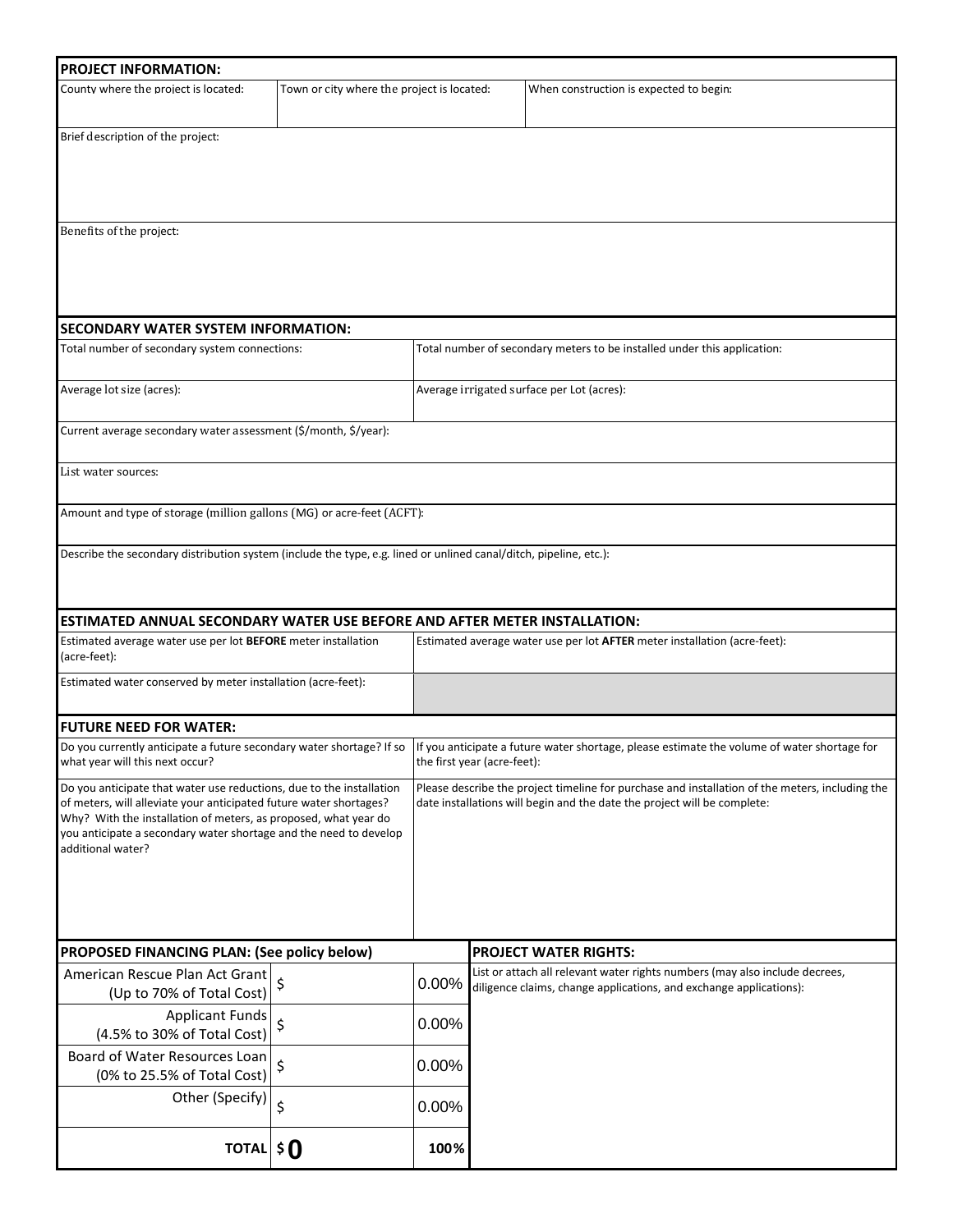#### **POLICY REGARDING COST-SHARING:**

The applicant may request American Rescue Plan Act (ARPA) grant funds up to 70% of the total project cost. If the applicant cannot cover the remaining 30% cost share, the applicant may request financing assistance through the Board of Water Resources' revolving loan funds up to 25.5% of the total project cost. The Board's financing will be repaid at 1% interest over a period not to exceed five years less than the warranty on the meters. The remaining is expected to be paid by the applicant. The Board's share of the project will also include a nominal administrative fee for costs incurred by the Division of Water Resources for project administration. This fee will be included in the feasibility report presented to the Board. The Board's cost-share will be repaid by the applicant according to the terms set by the Board of Water Resources at the time funds are committed to the project. The administrative fee will not be charged if the project is found infeasible, denied by the Board, or if the application is withdrawn.

#### **ACKNOWLEDGEMENT AND SIGNATURE:**

By signing and submitting this application, you acknowledge that you:

(1) Are authorized to make an application for assistance on behalf of the applicant.

(2) Have read [H.B. 242 Secondary Water Metering Amendments](https://le.utah.gov/~2022/bills/static/HB0242.html) governing the distribution and use of grant funds

(3) Have read the "Guidelines for [Board of Water Resources Financial Assistance"](https://drive.google.com/file/d/1YMg3V6OLha0LL6E5d-qE9PPz8RmhHHKx/view?usp=sharing) if applying for Board loan funds.

(4) Are a qualified applicant and accept the terms and conditions enumerated herein, in Utah Admin. Code R653-10, and in the Guidelines for Board of Water Resources Financial Assistance (if applicable).

(5) Agree to provide secondary water customers with a monthly water use statement that a) includes an educational component on water conservation; and/or b) charges customers according to metered usage on a tiered conservation rate structure.

(6) Agree to a) commit all project grant fundsthrough contract nolater than December 31,2024; and b) spend all project grant funds and complete construction of the project no later than December 31, 2026.

(7) Verify that the information provided in this application is accurate and any estimates or projections submitted are based on sound professional judgement and the best available data.

Name of Authorized Agent **Date** Date **Date** Date **Date** Date **Date** Date **Date Date** 

*Please type in your signature rather than print and sign, then attach this digital original to your e-mail*

## **– Complete pages 4 through 6 to apply for a Board of Water Resource Loan –**

**TO BE COMPLETED BY THE MEMBER OF THE BOARD OF WATER RESOURCES ASSIGNED TO THE AREA:**

I have reviewed this application and forwarded it to the staff of the Division of Water Resources to prepare a feasibility report.

Comments (if any):

Board Member Date (2008) and the state of the state of the state of the state of the Date of the Date of the Date of the Date of the Date of the Date of the Date of the Date of the Date of the Date of the Date of the Date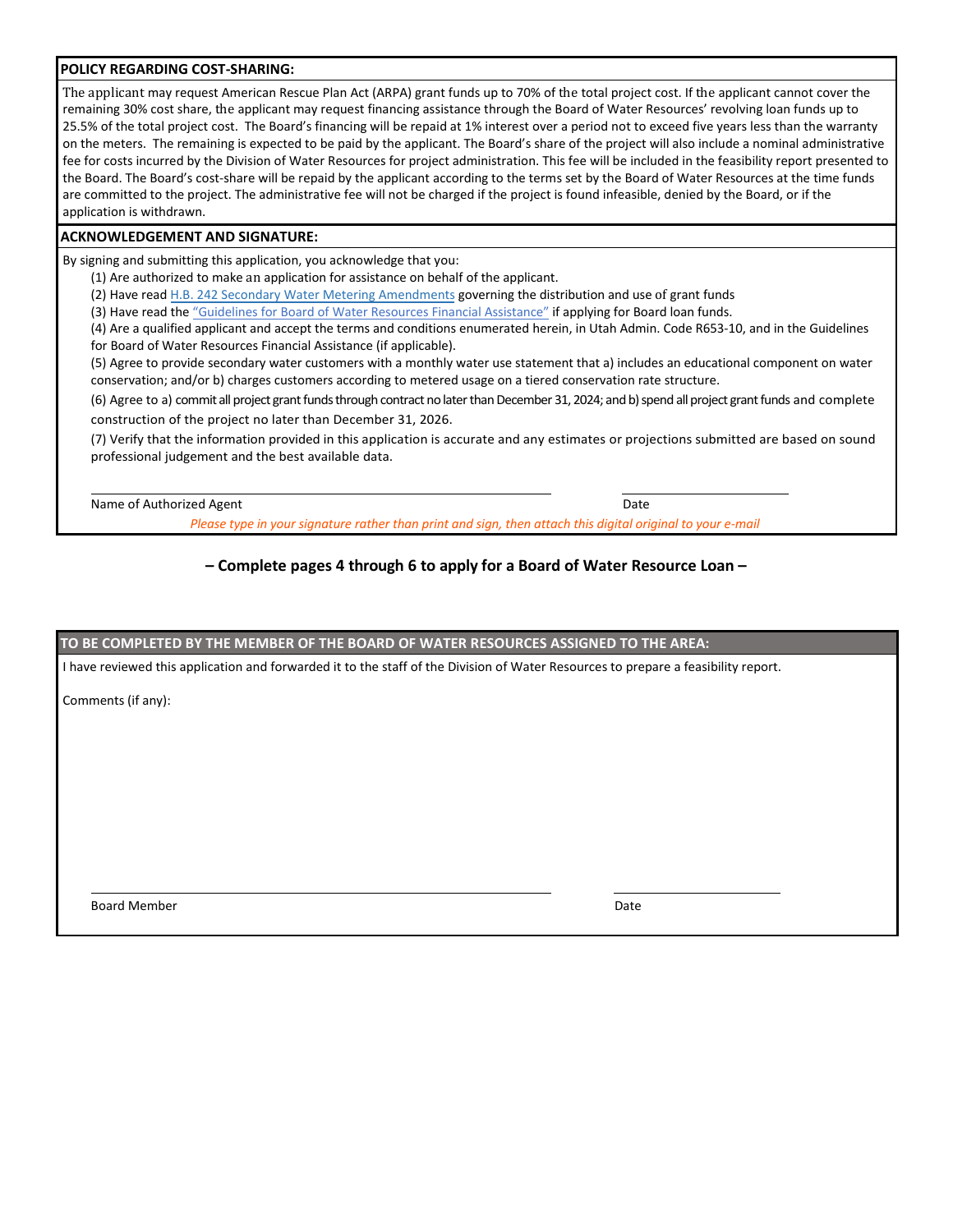### **NOTICE: The following pages are for Loan Funding requests that are in addition to Grant Funds**



# **APPLICATION FOR FINANCIAL ASSISTANCE**

Utah Board of Water Resources

Application Number:

(FOR OFFICE USE ONLY) Rev. 06/08/22

Date Received:

If you only require grant funds, click the check box and our staff will discard the Loan Funding pages 4 through 6

#### **INTRODUCTION:**

The purpose of this form is for eligible entities to apply for financial assistance from the Utah Board of Water Resources to construct water projects pursuant to *Utah Code Annotated §73-10-8, 22, and 24*. Entities eligible for funding include: non-profit incorporated groups, such as mutual irrigation and water companies; political subdivisions of the state, such as cities, towns, and districts; the federal government; and Native American tribes. For a full [description of the policies and procedures associated with these funds, please see](https://water.utah.gov/wp-content/uploads/2020/09/Administrative-Rules-r653-002_473.pdf) *Utah Administrative Code R653-2-1 through 7, and 11.*

### **APPLICATION INSTRUCTIONS:**

To submit an application, please follow these steps:

(1) Fill out this page and the next page of the application, then fill out all of the additional pages that apply: Agricultural, Municipal or Public Water Supply, and Secondary Irrigation, depending on the type of project.

(2) Attach a detailed cost estimate from a licensed professional engineer, a project map, and any other pertinent information (grant applications, studies, plans, etc.).

(3) Sign and date the completed application.

(4) Email (preferred) or mail the completed application to:

Marisa Egbert, Project Funding Manager

Utah Division of Water Resources PO Box 146201

Salt Lake City, UT 84114 marisaegbert@utah.gov, 801-403-8077

#### **CONTACT INFORMATION:**

| Applicant (Irrigation Company, Municipality, District, etc.)               |                                                                           | <b>Federal Tax Identification Number</b> |                                        |  |
|----------------------------------------------------------------------------|---------------------------------------------------------------------------|------------------------------------------|----------------------------------------|--|
| <b>Official Business Address</b>                                           | City                                                                      | State                                    | Zip Code                               |  |
| President, Chairman, Mayor, etc. (First & Last Name, Title)                | Phone                                                                     | <b>Email Address</b>                     |                                        |  |
| Address                                                                    | City                                                                      | State                                    | Zip Code                               |  |
| Primary Contact (If different from President, Chairman, Mayor, etc. above) | Phone                                                                     | <b>Email Address</b>                     |                                        |  |
| Address                                                                    | City                                                                      | State                                    | Zip Code                               |  |
| Secretary, Clerk, Treasurer, Finance Director (First & Last Name, Title)   | Phone                                                                     | <b>Email Address</b>                     |                                        |  |
| Address                                                                    | City                                                                      | State                                    | Zip Code                               |  |
| Project Engineer (First & Last Name, Company)                              | Phone                                                                     | <b>Email Address</b>                     |                                        |  |
| <b>Address</b>                                                             | City                                                                      | <b>State</b>                             | Zip Code                               |  |
| Attorney (First & Last Name, Firm)                                         | Phone                                                                     | <b>Email Address</b>                     |                                        |  |
| Address                                                                    | City                                                                      | State                                    | Zip Code                               |  |
| <b>PROJECT INFORMATION:</b>                                                |                                                                           |                                          |                                        |  |
| County where proiect is located                                            | Distance & direction from nearest community (ex. "3 miles west of Nephi") |                                          | When construction is expected to begin |  |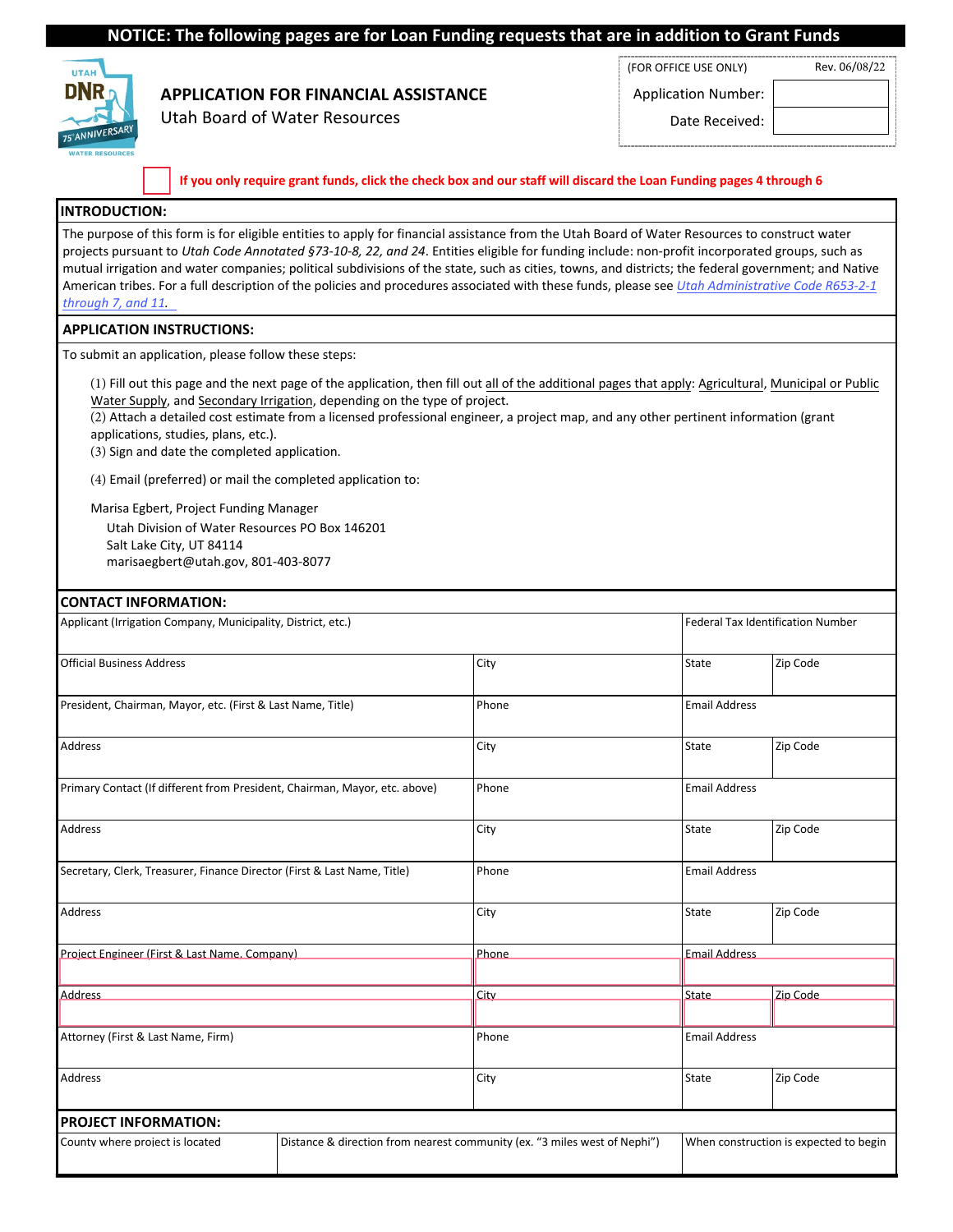Benefits of Project

| <b>PROPOSED FINANCING PLAN: (See policy below)</b> |  |          | <b>PROJECT WATER RIGHTS:</b>                                                                                                                      |  |  |
|----------------------------------------------------|--|----------|---------------------------------------------------------------------------------------------------------------------------------------------------|--|--|
| Board of Water Resources   \$                      |  | $0.00\%$ | List or attach all relevant water rights numbers (may also include decrees,<br>diligence claims, change applications, and exchange applications). |  |  |
| Applicant                                          |  | $0.00\%$ |                                                                                                                                                   |  |  |
| Other (Specify)                                    |  | $0.00\%$ |                                                                                                                                                   |  |  |
| Other (Specify)                                    |  | $0.00\%$ |                                                                                                                                                   |  |  |
| <b>TOTAL \$0</b>                                   |  | 100 %    |                                                                                                                                                   |  |  |

#### **POLICY REGARDING COST-SHARING:**

The Board's cost-share of the project typically does not exceed 85% of the total project cost. The Board's share of the project will also include a nominal administrative fee for costs incurred by the Division of Water Resources for project administration, investigation, engineering, and construction observation. This fee will be added to the project's total cost. The Board's cost-share will be repaid by the applicant according to the terms set by the Board of Water Resources at the time funds are committed to the project. The administrative fee will not be charged if the project is found infeasible, denied by the Board, or if the application is withdrawn.

#### **ACKNOWLEDGEMENT AND SIGNATURE:**

By signing below (including electronically typing your name) and submitting this application, you acknowledge that you:

(1) Are authorized to make application for assistance on behalf of the applicant.

(2) Have read the "Guidelines for [Board of Water Resources Financial Assistance](https://water.utah.gov/wp-content/uploads/2019/03/GUIDELINES042016.pdf)."

(3) Are a qualified applicant and accept the policies and conditions enumerated therein and above.

(4) Request assistance in constructing the project described.

Name of Authorized Agent **Date** Date **Date** Date **Date** Date **Date** Date **Date** Date **Date** 

*Please type in your signature rather than print and sign, then attach this digital original to your e-mail*

#### **TO BE COMPLETED BY THE MEMBER OF THE BOARD OF WATER RESOURCES ASSIGNED TO AREA:**

I have reviewed this application and forward it to staff of the Division of Water Resources to prepare a feasibility report.

Comments (if any):